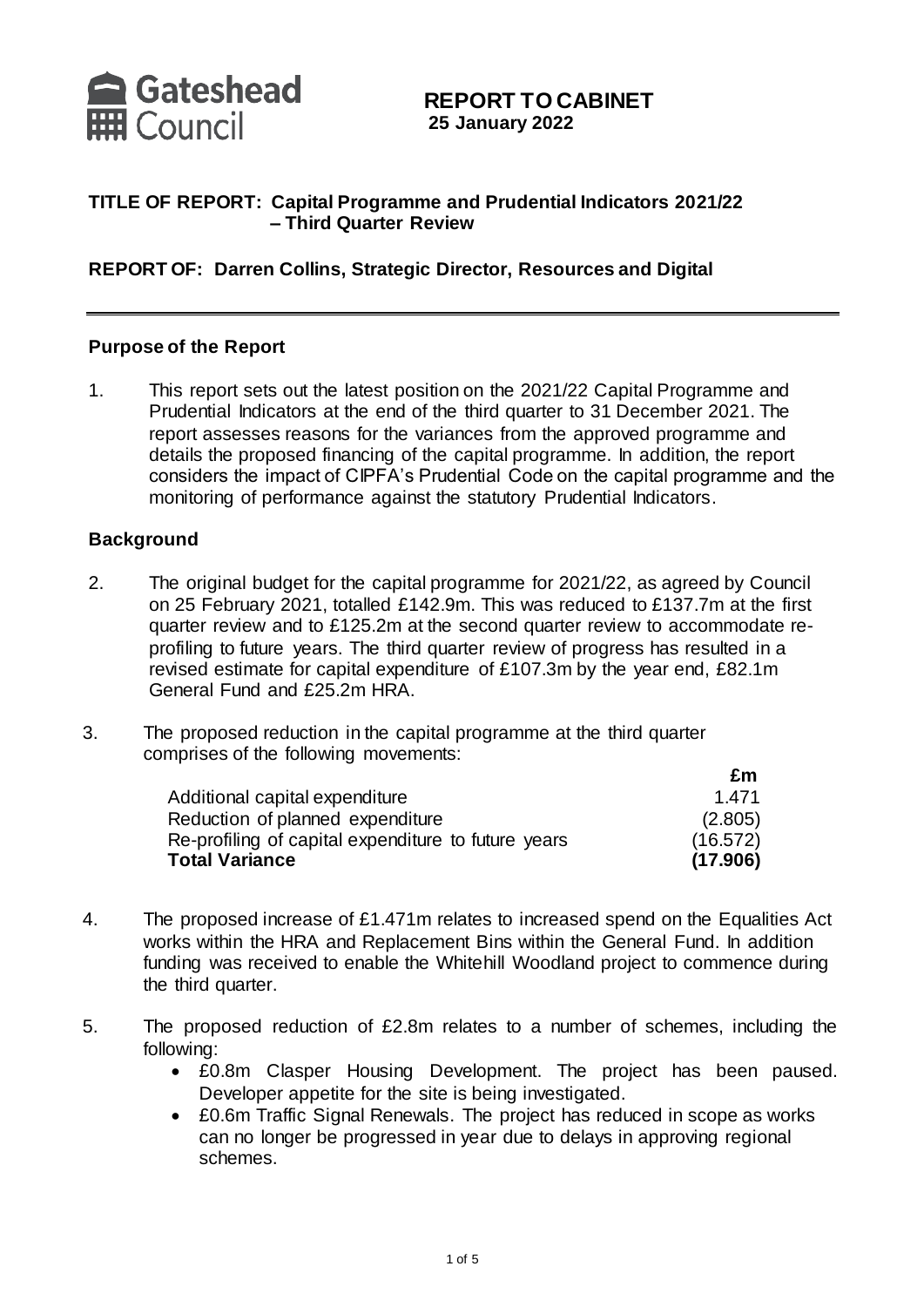- 6. Planned investment has been re-profiled to future financial years on several schemes, amounting to a further reduction of £16.6m, the schemes which have slipped include the following:
	- £5.6m Transforming Cities, spend profile has been updated and reviewed as business cases for the funding are being developed.
	- £3.5m Quays Development, the progression of planned Stage 4 design work has been reprofiled until after receipt of the tender packages for the key subcontracts which is anticipated to be in February 2022.
	- £1.7m West Askew Road, spend has been reprofiled due to delays in finding a developer and obtaining planning permission.
	- £0.7m Technology Plan: Infrastructure, spend has been reprofiled due to supply chain issues and delays in fulfilling orders.
	- £0.6m Blaydon West Primary School, spend has been reprofiled due to delays in reaching agreements with the DfE. Planning and feasibility due to be completed by  $31<sup>st</sup>$  March 2022.
	- £0.5m Baltic Quarter Infrastructure Works, spend has been reprofiled due to the initial delay in appointing the Earthworks contractor.
	- £0.5m Replacement of Fleet and Horticulture Equipment where spend has been profiled due to delays in shipment of vehicles and general uncertainty in the automotive industry.

# **Proposal**

7. The report identifies planned capital expenditure of £107.3m for the 2021/22 financial year. The expected resources required to fund the Capital Programme are as follows:

|                                         | £m      |
|-----------------------------------------|---------|
| <b>Prudential Borrowing</b>             | 51.389  |
| <b>Projected Capital Receipts</b>       | 0.750   |
| <b>Capital Grants and Contributions</b> | 29.907  |
| Major Repairs Reserve (HRA)             | 21.286  |
| Capital Grants and Contributions (HRA)  | 1.432   |
| Right to Buy Receipts (HRA)             | 2.500   |
| <b>Total Capital Programme</b>          | 107.264 |

8. CIPFA's Prudential Code advises the regular monitoring of performance against the prudential indicators which regulate borrowing and investment. Targets and limits for the prudential indicators for 2021/22 were agreed at Council on 25 February 2021 and borrowing and investment levels have remained within these limits. Performance against the indicators for 2021/22 is set out in Appendix 5.

# **Recommendations**

- 9. It is recommended that
	- (i) Cabinet recommends to Council the revision to the capital programme.
	- (ii) Cabinet recommends to Council the financing of the revised programme.
	- (iii) Cabinet confirms to Council that the capital expenditure and capital financing requirement indicators have been revised in line with the revised budget and that none of the approved Prudential Indicators set for 2021/22 have been breached.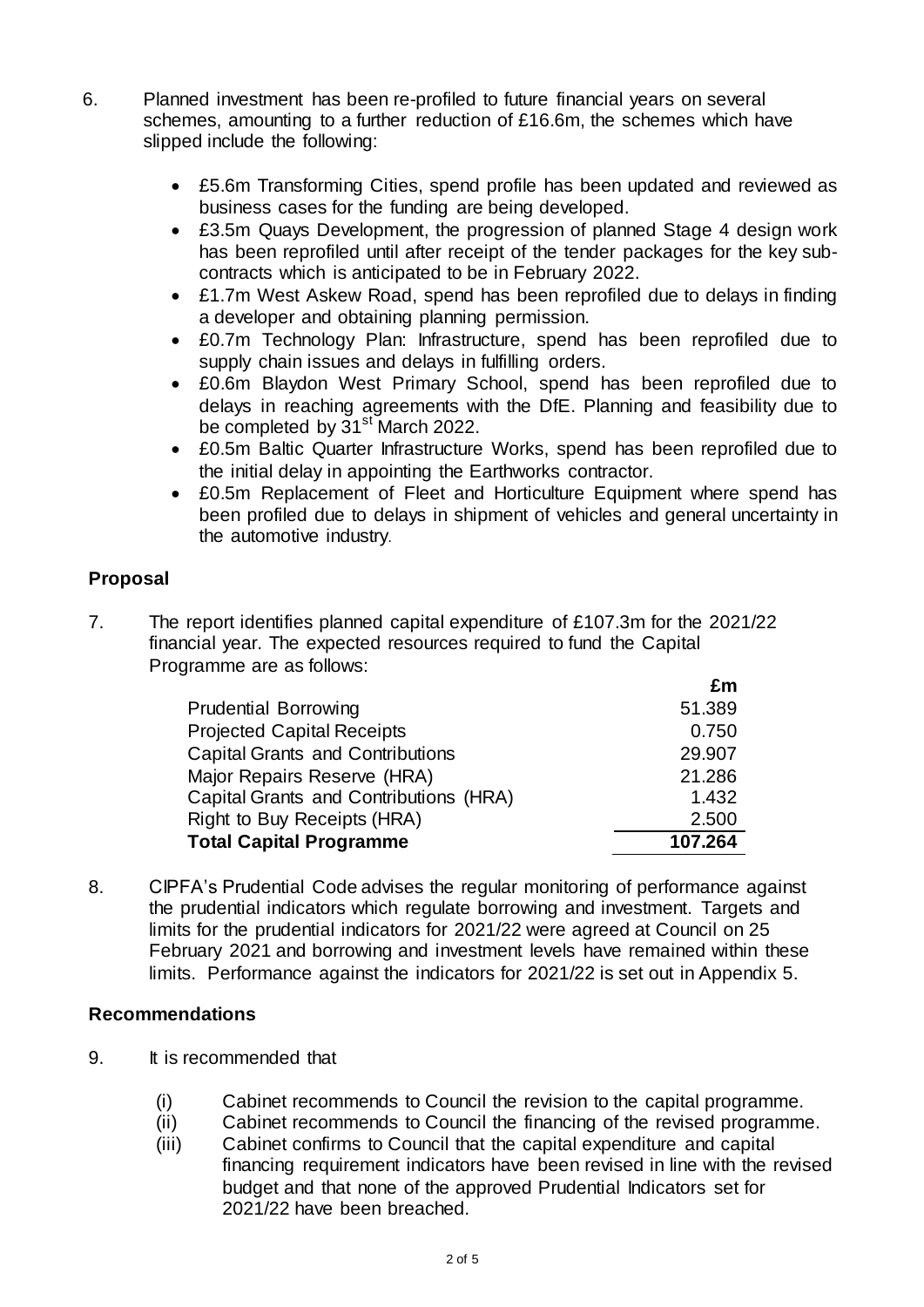For the following reasons:

- (i) To ensure the optimum use of the Council's capital resources in 2021/22
- (i) To accommodate changes to the Council's in-year capital expenditure plans.
- (iii) To ensure performance has been assessed against approved Prudential Limits.

**CONTACT: Clare Tait** extension: 3417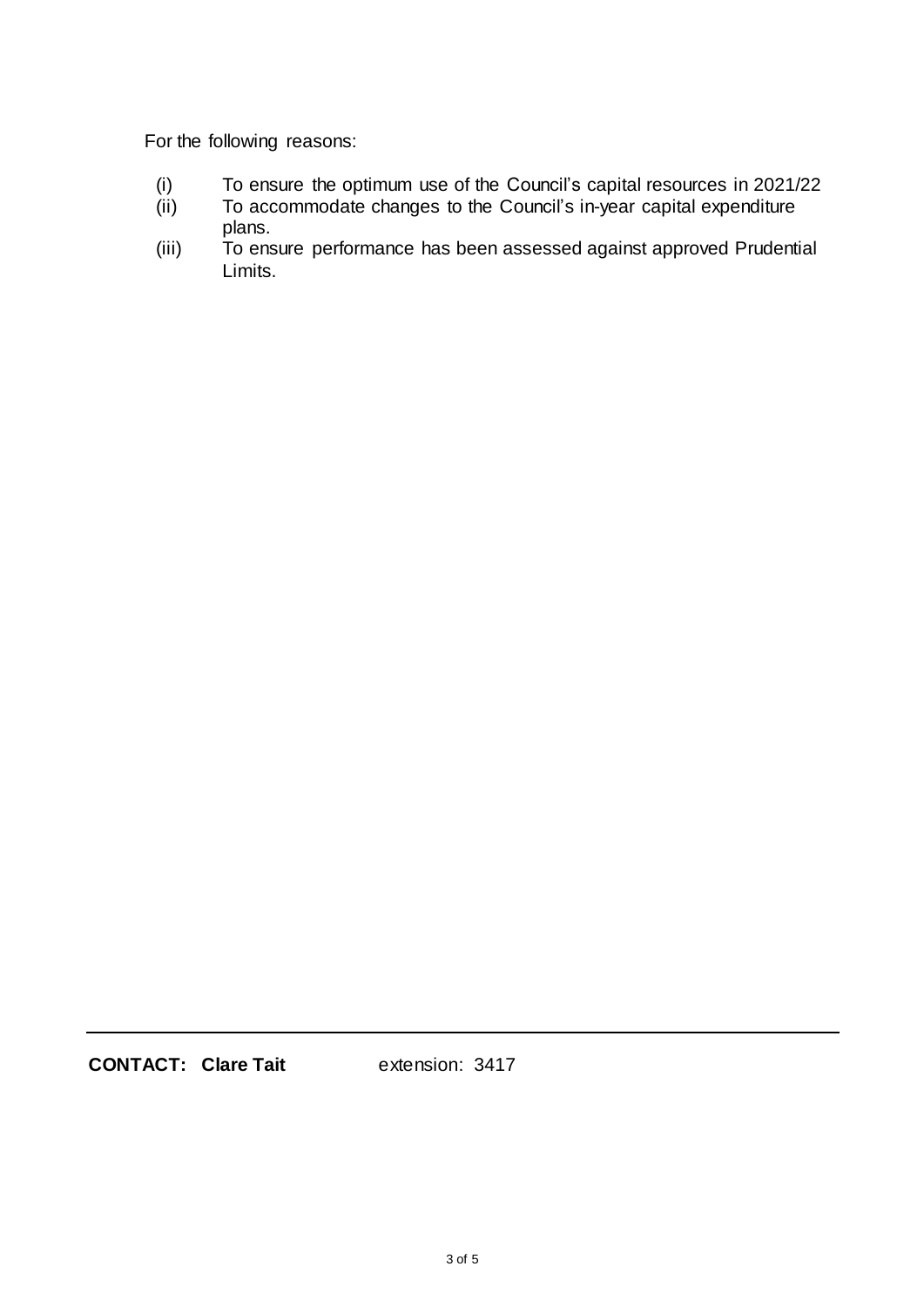# **Policy Context**

1. The proposals within this report are consistent with the objectives contained within the Council's corporate Capital Strategy and will contribute to achieving the objectives set out by the Council's Thrive Agenda. The financial implications of the capital programme are incorporated within the Council's Medium-Term Financial Strategy (MTFS).

## **Background**

- 2. The original budget for the capital programme for 2021/22, as agreed by Council on 25 February 2021, totalled £142.9m which decreased to £137.7m at the first quarter review, then £125.2m at the second quarter review.
- 3. The third quarter review has reprofiled the capital programme to reflect in year changes within capital schemes, resulting in a revised estimate of £107.3m.
- 4. All variations contributing to the £17.9m reduction since the quarter two review are detailed in Appendix 2.
- 5. Appendix 3 summarises the original budget and forecasted year end positions by Corporate Priority. The budget, projected year end positions and comments on the progress of each scheme are detailed in Appendix 4.
- 6. The prudential code sets out a range of Prudential Indicators that were agreed by Council on the 25 February 2021. Performance against the indicators for 2021/22 is set out in Appendix 5.

## **Consultation**

7. The Leader of the Council has been consulted on this report.

## **Alternative Options**

8. The proposed financing arrangements are the best available in order to ensure the optimum use of the Council's capital resources in 2021/22.

## **Implications of Recommended Option**

#### **9. Resources:**

- **a) Financial Implications –** The Strategic Director, Resources and Digital confirms that the financial implications are as set out in the report.
- **b) Human Resources Implications –** There are no human resources implications arising from this report.
- **c) Property Implications -** There are no direct property implications arising from this report. Capital investment optimises the use of property assets to